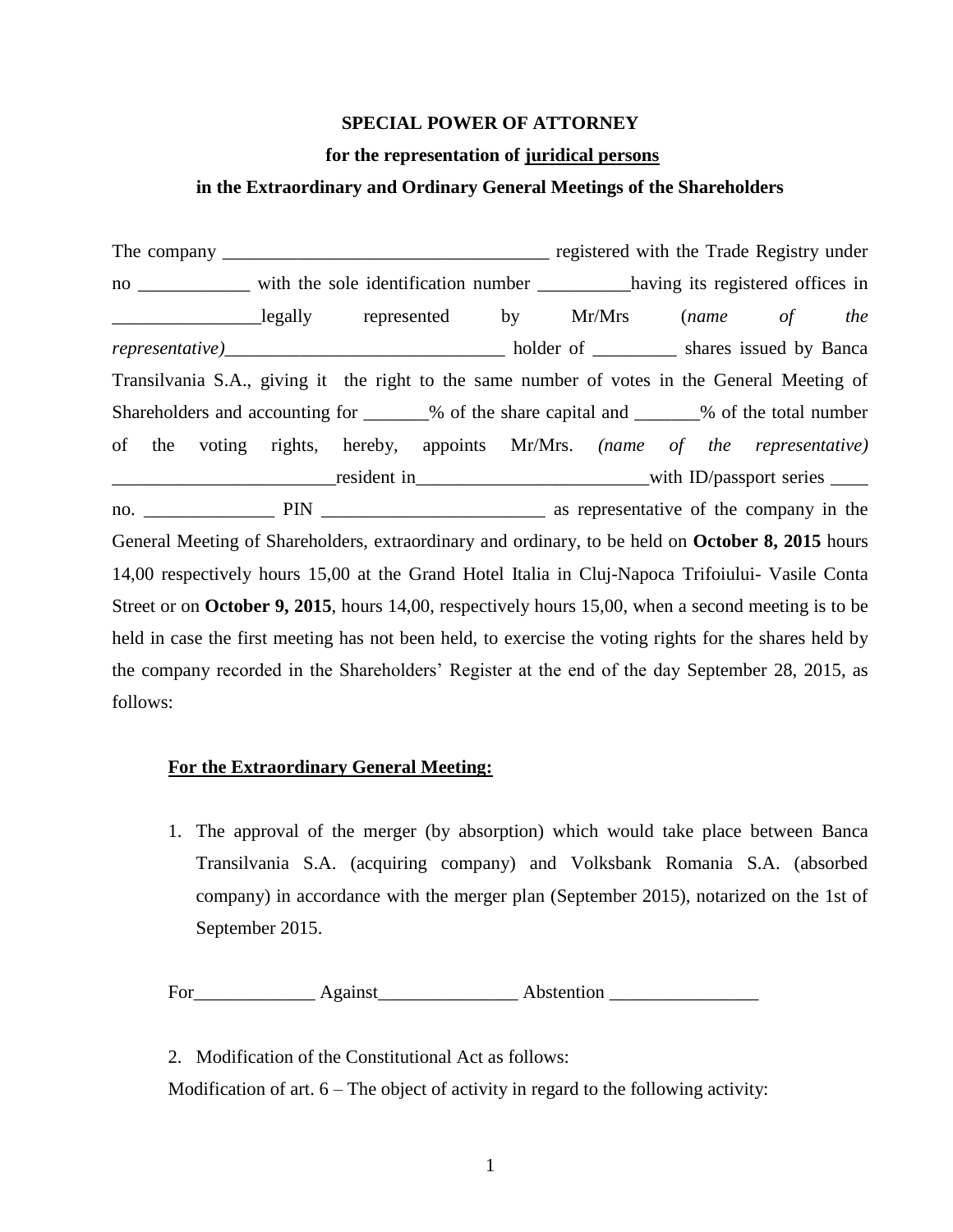The codified activity "6419 – Ensuring services of establishment and registration in the Electronic Archive of Security Interests in Movable Properties in relation to loans, letters of guarantee and other operations in which the bank is contractual part".

will be read as follows:

**"6419 - Ensuring services of establishment and registration in the Electronic Archive of Security Interests in Movable Properties related to loans, letters of guarantee and other operations (acting as an operator of the Electronic Archive of Security Interests in Movable Properties)".**

For\_\_\_\_\_\_\_\_\_\_\_\_\_ Against\_\_\_\_\_\_\_\_\_\_\_\_\_\_\_ Abstention \_\_\_\_\_\_\_\_\_\_\_\_\_\_\_\_

3. The approval of the date of October 28, 2015 as the registration date and of the date of October 27, 2015 as the ex date.

For\_\_\_\_\_\_\_\_\_\_\_\_\_ Against\_\_\_\_\_\_\_\_\_\_\_\_\_\_\_ Abstention \_\_\_\_\_\_\_\_\_\_\_\_\_\_\_\_

4. The approval of the mandates for the Board of Directors and individually for each of its members, in order to carry out the decisions mentioned above.

For Against Abstention

# **For the Ordinary General Meeting:**

1. The approval of the financial auditor for the Bank who will audit the financial situations of the Bank for the 2016 - 2018 financial exercises, in accordance with the IFRS Standards, as stated in the N.B.R. order no. 27/2010.

For\_\_\_\_\_\_\_\_\_\_\_\_\_ Against\_\_\_\_\_\_\_\_\_\_\_\_\_\_\_ Abstention \_\_\_\_\_\_\_\_\_\_\_\_\_\_\_\_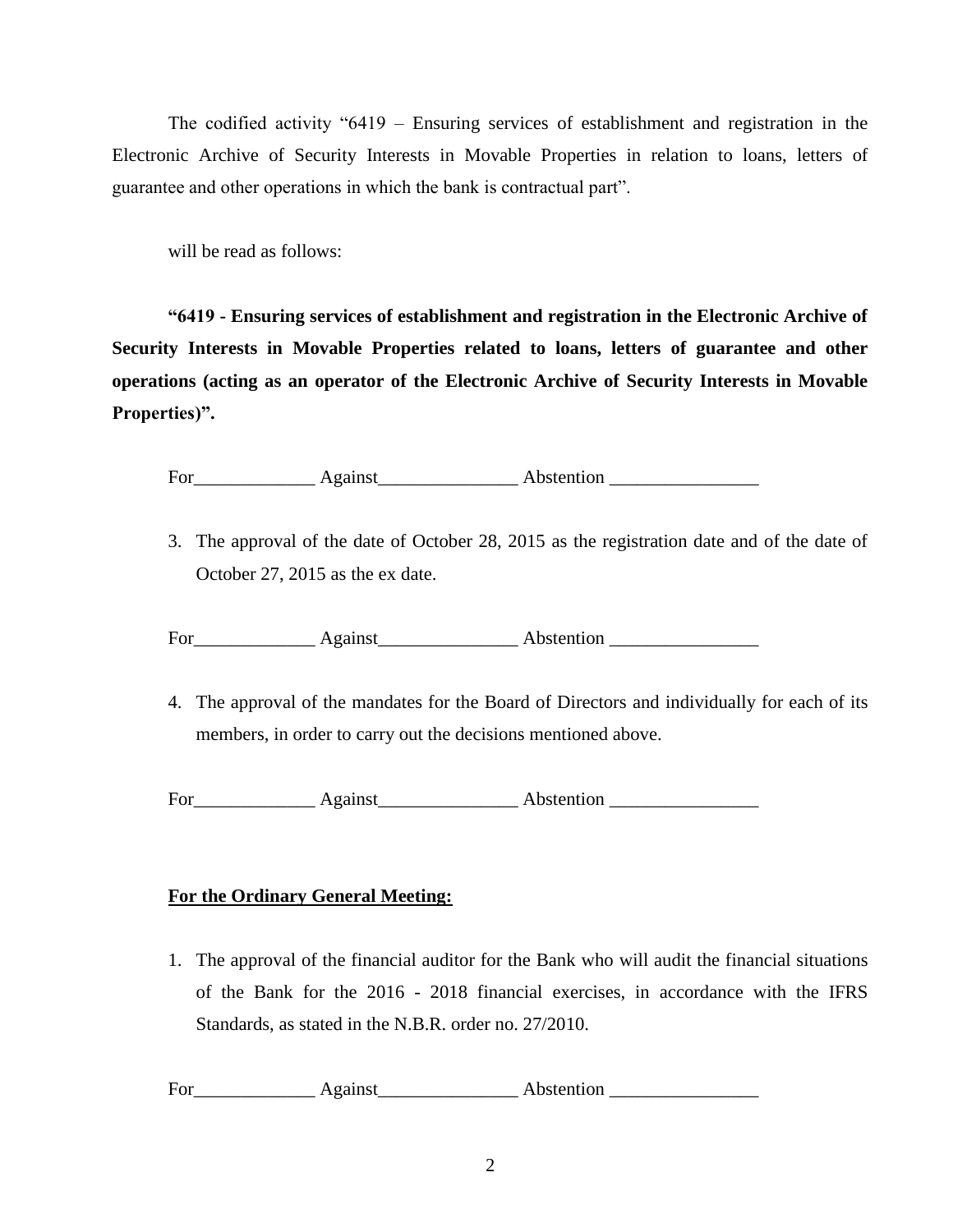2. The approval of the actualization of Banca Transilvania's annual budget following the approval of the merger between Banca Transilvania and Volksbank.

For\_\_\_\_\_\_\_\_\_\_\_\_\_ Against\_\_\_\_\_\_\_\_\_\_\_\_\_\_\_ Abstention \_\_\_\_\_\_\_\_\_\_\_\_\_\_\_\_

3. The approval of the date of October 28, 2015 as the registration date and the date of October 27, 2015 as the ex date.

For\_\_\_\_\_\_\_\_\_\_\_\_\_ Against\_\_\_\_\_\_\_\_\_\_\_\_\_\_\_ Abstention \_\_\_\_\_\_\_\_\_\_\_\_\_\_\_\_

4. The approval of mandates to carry out the decisions mentioned above given to the Board of Directors and to each of its members individually.

For\_\_\_\_\_\_\_\_\_\_\_\_\_ Against\_\_\_\_\_\_\_\_\_\_\_\_\_\_\_ Abstention \_\_\_\_\_\_\_\_\_\_\_\_\_\_\_\_

This power of attorney is valid only for the General Meeting of Shareholders, extraordinary and ordinary, to be held on October 8, 2015 hours 14,00 respectively hours 15,00 at the Grand Hotel Italia in Cluj-Napoca, Trifoiului- Vasile Conta Street or on October 9, 2015, hours 14,00, respectively hours 15,00, when a second meeting is to be held in case the first meeting has not been held, my representative having the obligation to vote according to the given instructions.

By the present document, I give power of attorney to my representative to vote in accordance with the above instructions and I hereby give him full power of attorney to vote on any issues which have not been identified and included in the agenda of the GSM until the date of signature of the present document.

This power of attorney is made in 3 (three) copies, one signed in original is to be sent to the Head Office of Banca Transilvania, Cluj-Napoca, street George Baritiu no.8 by the date of **October 2nd, 2015**, hours 17, under the sanction of losing the voting right by representative in the GSM under the law.

The document must be sent in an envelope on which the following is written clearly: "For the General Meeting of Shareholders of the 8th/9th of October 2015".

The power of attorney may be sent also by e-mail (until the same date mentioned above) by means of document signed with extended electronic signature, according to Law no. 455/2001